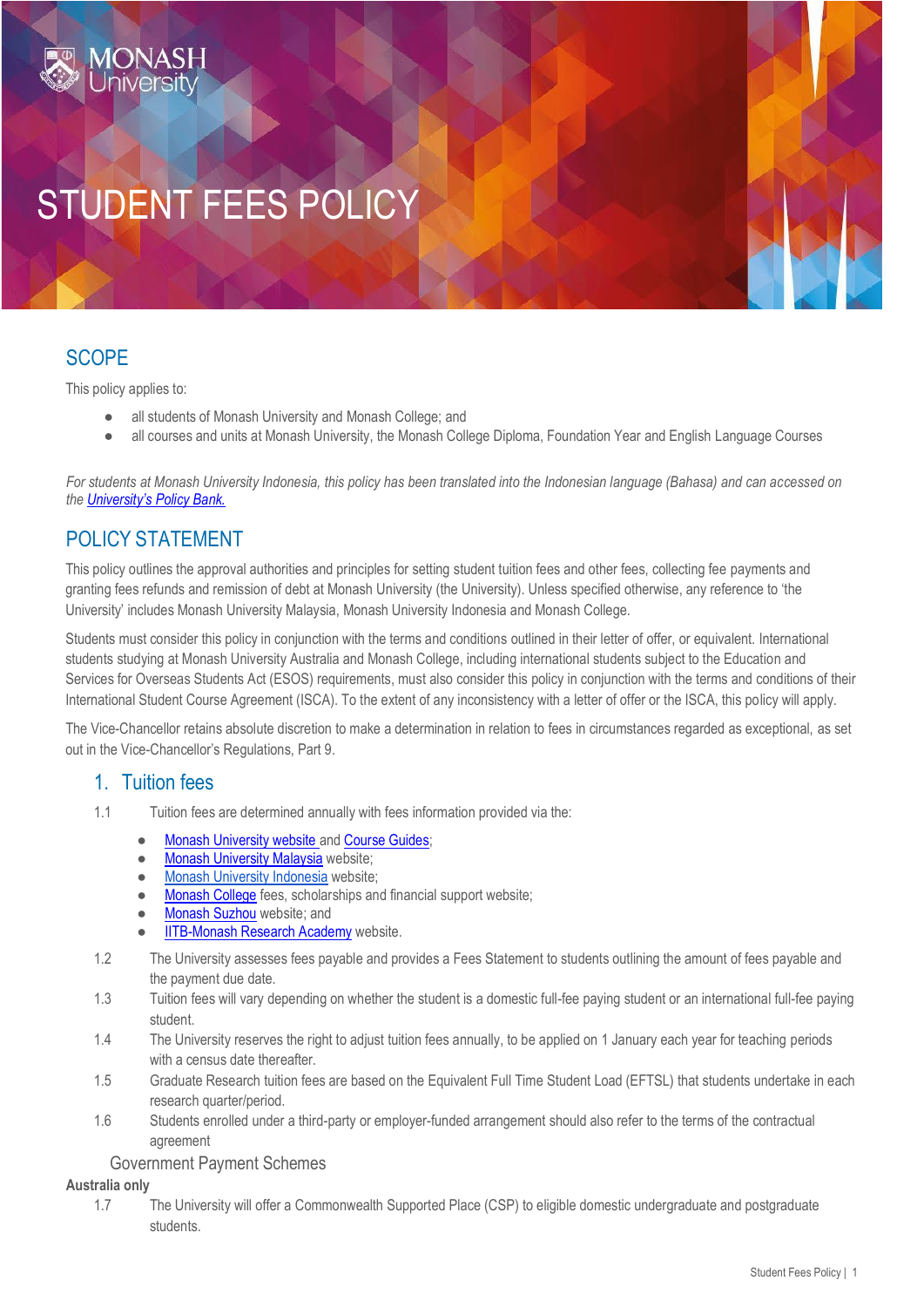- 1.8 Domestic students (including Australian citizens, permanent humanitarian visa holders, Australian permanent residents and New Zealand citizens who are special category visa holders) may be eligible for loan schemes provided by the Australian Government through Higher Education Loan Program (HELP) schemes, including:
	- HECS-HELP assistance for student contribution amounts for units of study that are Commonwealth supported;
	- FEE-HELP to defer the cost of tuition fees for units of study that are not Commonwealth-supported; and
	- SA-HELP to defer the cost of the Student Services and Amenities Fee (SSAF).
	- 1.8.1 A student who becomes an Australian permanent resident should refer to t[he Student Fees Procedure](https://www.monash.edu/__data/assets/pdf_file/0007/2181994/Student-Fees-Procedure.pdf) for information on access to CSP and HELP schemes.
- 1.9 The Australian Government offers the loan schemes in accordance with the legislative requirements for eligibility, applicable type of study and how the HELP loan operates, including any applicable loan fees charged by the Government. The University publishes information on the requirements and access to Government Schemes on the **Enrolments website**. Monash College students should refer to the FEE-HELP availability [website.](https://www.monashcollege.edu.au/how-to-apply/domestic-students)
- 1.10 The Australian Government offers the Research Training Program (RTP) Fees Offset to cover the cost of graduate research tuition fees for students who are eligible Australian or New Zealand citizens, or Australian Permanent Residents. The University publishes information on th[e graduate research course fees website](https://www.monash.edu/graduate-research/future-students/fees)

## 2. Payment of fees

- 2.1 Students must pay all fees by the due date specified on their Fees Statement, application form, ISCA, Student Course Agreement (SCA), or offer package.
- 2.2 Students must make all required fees payments directly to the University. Students must not pay Monash University fees or Monash College fees through an unauthorised third party.
	- 2.2.1 Students who have enrolled under a third-party or employer-funded arrangement should refer to the contractual terms of the agreement for prescribed payment methods, as the partner institution or employer may be required to make or transfer payment to the University.
- 2.3 Students at Monash University Malaysia should also refer to t[he Fee Payment Methods](https://www.monash.edu.my/study/apply/application-form/fee-payment-methods) on the University website.

## Fee payment plan

- 2.4 Eligible students may apply for a fee payment plan to pay tuition fees where the student:
	- makes an application before the fees due date;
	- is paying full fees; and,
	- does not owe any fees from a previous teaching period when an application is made.
- 2.5 All approved fee payment plans must be finalised, and all fees paid by the last day of the teaching period the fees were charged for.
- 2.6 The following cohorts of students are not eligible to apply for a fee payment plan:
	- students enrolled in English Language Programs;
	- students whose fees are paid under sponsorship arrangements; and/or
	- Monash Online students.
- 2.7 The University does not grant fee payment plans for payment of administrative fees, fines or the SSAF.
- 2.8 Monash College students experiencing extreme financial hardship must contact [Monash College Student Administration](mailto:student.admin@monashcollege.edu.au) to discuss options.
- 2.9 Monash University Indonesia students can apply for a fee payment extension if they are experiencing extreme financial hardship, and should consult the [Student Fees & Refunds Schedule - Monash University Indonesia] for information.

#### Non-payment of fees

- 2.10 The University issues a fees reminder where payment has not been made by the due date of the Fees Statement. If the outstanding debt is not paid the University may take the following action:
	- place an encumbrance on the student's enrolment:
	- subsequently cancel a student's enrolment; and
	- not allow a student to graduate, or receive final results or an academic record until all outstanding debt is paid.
- 2.11 A fees-related encumbrance will only be removed from a student's enrolment when all outstanding fees are received by the University.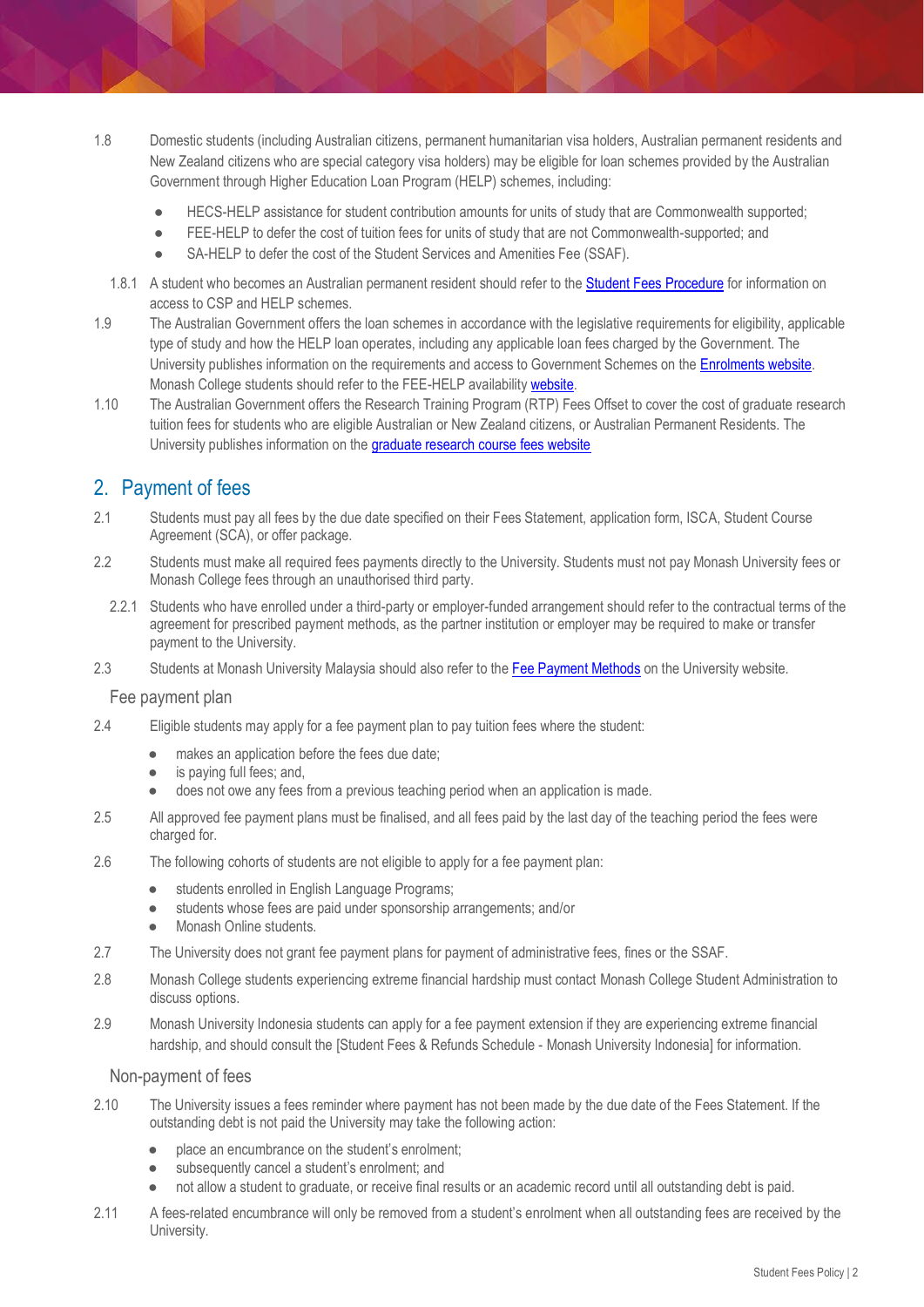## 3. Refunds

- 3.1 Students may be eligible for a full or partial refund of tuition fees, or full or partial remission of debt in prescribed circumstances. The University reserves the right to refuse a full or partial refund, or full or partial remission of debt. Students can apply for review of a decision not to grant a remission of debt or refund of fees, and must review the requirements for a refund or a remission of debt set out below and:
	- for students at Monash University Australia and Monash College, the Student Fees Refunds Procedure;
	- for students at Monash University Malaysia, the Student Fees & Refunds Schedule, Monash University Malaysia;
	- for students at Monash University Indonesia, the Student Fees & Refunds Schedule, Monash University Indonesia;

#### Australia

#### **Refunds and remission of debt for domestic students**

- 3.2 The Student Fees Refunds Procedure details the circumstances and conditions under which domestic students, including domestic students enrolled at Monash College, are eligible to seek a refund of tuition fees or remission of debt, including any deposit fees for courses undertaken as part of a packaged offer.
- 3.3 Domestic students, including domestic students enrolled at Monash College, may be eligible for a full or partial refund of tuition fees if they:
	- have a credit from overpayment or approved discount on their tuition fees;
	- change their enrolment before the census date; or,
	- fulfil the 'special circumstances' requirements for a refund or a remission of debt under the *Higher Education Support Act 2003* (Cth).

#### **Refunds for international students**

3.4 The ISCA and Student Fees Refunds Procedure details the circumstances and conditions under which international students, including international students enrolled at Monash College, are eligible to seek a refund of tuition fees, including any deposit fees for courses undertaken as part of a packaged offer.

## Monash University Malaysia

- 3.5 Domestic students and international students may be eligible for a full or partial [refund of tuition fees](https://www.monash.edu.my/finance/fees/guideline-on-refund) prior if they:
	- have overpaid their course fees;
	- have a credit for an approved discount on course fees:
	- change their enrolment before the census date; or,
	- fulfil the 'special circumstances' or demonstrate extenuating personal requirements.

#### Monash University Indonesia

- 3.6 Domestic students and international students may be eligible for a full or partial refund of tuition fees if they:
	- have overpaid their course fees;
	- have a credit for an approved discount on course fees;
	- change their enrolment before the census date; or,
	- fulfil the 'special circumstances' or demonstrate extenuating personal requirements.

## 4. Family fees discounts

- 4.1 A student who has a family member studying at the University may be eligible to apply for a 10 per cent discount on tuition fees. The family member with the highest tuition fees (per 48 credit points) will receive the discount.
- 4.1.1 Monash University Malaysia students enrolled in the Bachelor of Medical Science and Doctor of Medicine, Bachelor of Pharmacy (Honours) or Bachelor of Engineering (Honours) will be eligible for a maximum discount of RM5,000 per annum.
- 4.2 Where a family has three or more eligible students, two or more family members with the highest tuition fees (per 48 credit points) may receive the discount.
- 4.2.1 There is no limit to the number of family members eligible for the family fee discount at Monash University Malaysia.
- 4.3 To be eligible for a family fees discount, students must be:
	- full-fee paying students and have received Fees Statements for the same Fees invoice period;
	- concurrently enrolled in a degree, Foundation Year or Diploma course;
	- studying at the same location (ie. both at Monash University Australia or Monash College, both at Monash University Malaysia, or both at Monash University Indonesia);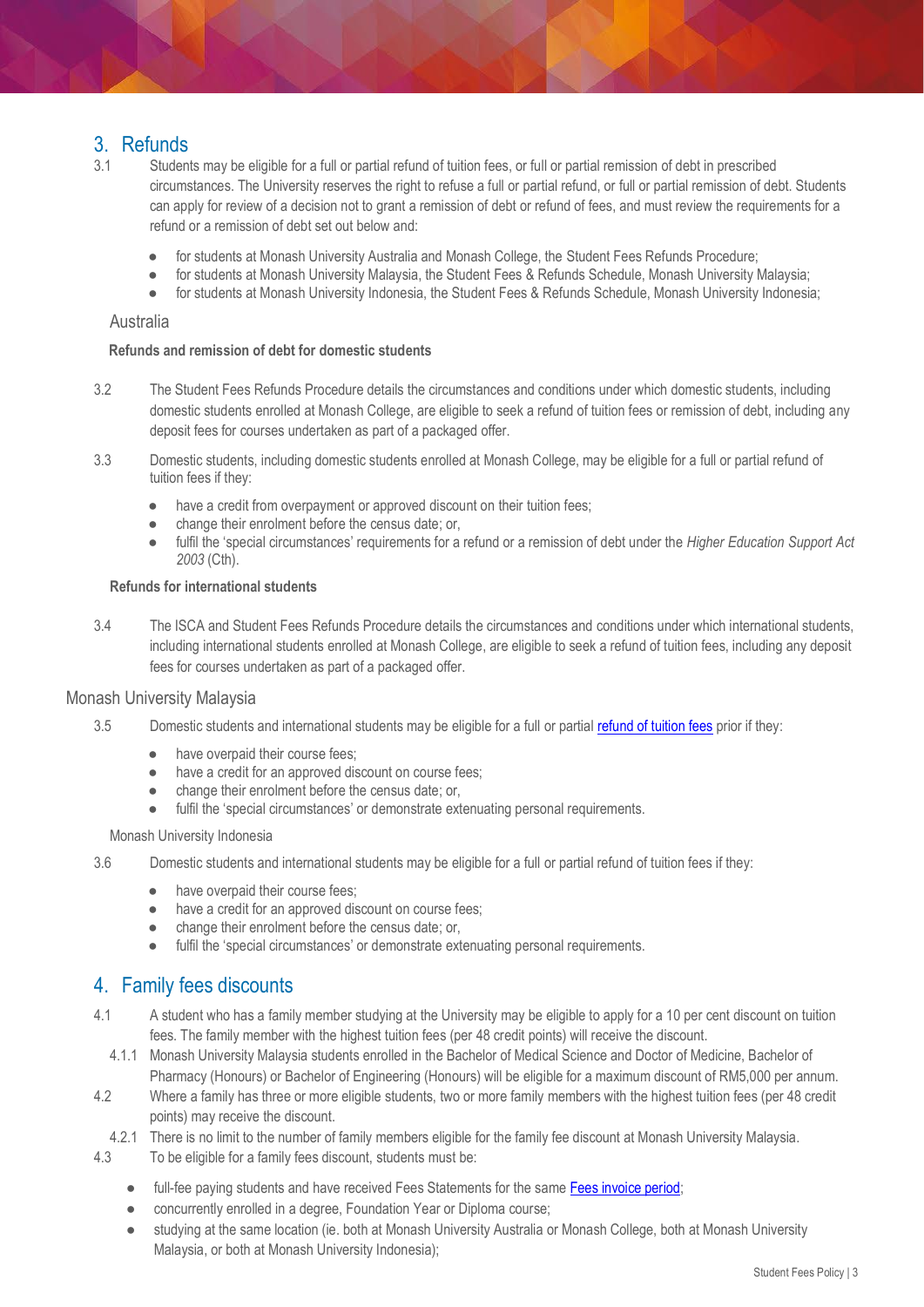- not in receipt of any other tuition fees discounts, scholarships, grants or bursaries offered by the University; and
- not in receipt of sponsorship from a third party.
- 4.4 Applications will be processed and outcome provided after the census date of the later teaching period between the siblings.
- 4.5 Students must pay all fees by the due date while awaiting notification of their application outcome.
- 4.6 Students who withdraw from their course may have to repay the discount.

## 5. Course and campus transfers and Monash Abroad

- 5.1 Tuition fee arrangements vary for students undertaking Study Abroad, Exchange, Intercampus Exchange, campus transfer and course transfer. Refer to t[he Monash Abroad](https://www.monash.edu/study-abroad) [w](https://www.monash.edu/study-abroad)ebsite for more information.
- 5.2 When undertaking a course or campus transfer, the applicable tuition fees is outlined in the table below:

| <b>Transfer from</b>                                                | <b>Transfer to</b>                       | <b>Within same</b><br>course? | <b>Student pays tuition fees to:</b>                                                             |
|---------------------------------------------------------------------|------------------------------------------|-------------------------------|--------------------------------------------------------------------------------------------------|
| Offshore Monash location<br>(without intercampus<br>exchange prior) | Monash<br><b>University</b><br>Australia | Yes                           | Australia - continuing rate based on the<br>commencing year from the offshore Monash<br>location |
| Offshore Monash location<br>(with intercampus exchange<br>prior)    | Monash<br><b>University</b><br>Australia | Yes or No                     | Australia - commencing rate based on the<br>year commenced in Australia                          |
| Monash University Australia                                         | Offshore Monash<br>location              | Yes or No                     | Offshore location- refer to overseas location<br>for tuition fee information                     |

5.3 A full-fee paying student studying by distance learning will pay the tuition fees set by the University for that course at the course location's on-campus rate.

5.4 A Commonwealth-supported student will pay the annual Student Contribution Amount set by the Australian Government and Monash University, regardless of the study location.

## Monash Abroad

- 5.5 Fee payment arrangements do not change where a student temporarily enrols in units or moves to study at an offshore delivery location (either from or to Australia), or to a location under the Monash Abroad program (including Inter-Campus Exchange, International Study Programs, Internships, and Clinical & Field Placement).
- 5.6 Tuition fees in relation to Monash Abroad outbound programs are set out below:

| <b>Transfer type</b>    | <b>Home</b>                                                  | <b>Host</b>               | <b>Student pays tuition fees to:</b> |
|-------------------------|--------------------------------------------------------------|---------------------------|--------------------------------------|
| Study Abroad            | Monash University Australia or<br>Monash University Malaysia | Non-Monash                | Host institution                     |
| Exchange                | Monash University Australia or<br>Monash University Malaysia | Non-Monash                | Home institution                     |
| Intercampus<br>Exchange | Monash University Australia or<br>Monash University Malaysia | Offshore Monash locations | Home institution                     |

5.7 Tuition fees in relation to Monash Abroad inbound programs are set out below:

| <b>Transfer type</b>    | Home                     | <b>Host</b>                                                  | <b>Student pays tuition fees to:</b> |
|-------------------------|--------------------------|--------------------------------------------------------------|--------------------------------------|
| <b>Study Abroad</b>     | Non-Monash               | Monash University Australia,<br>Monash University Malaysia   | Host institution                     |
| Exchange                | Non-Monash               | Monash University Australia or<br>Monash University Malaysia | Home institution                     |
| Intercampus<br>Exchange | Offshore Monash location | Monash University Australia or<br>Monash University Malaysia | Home institution                     |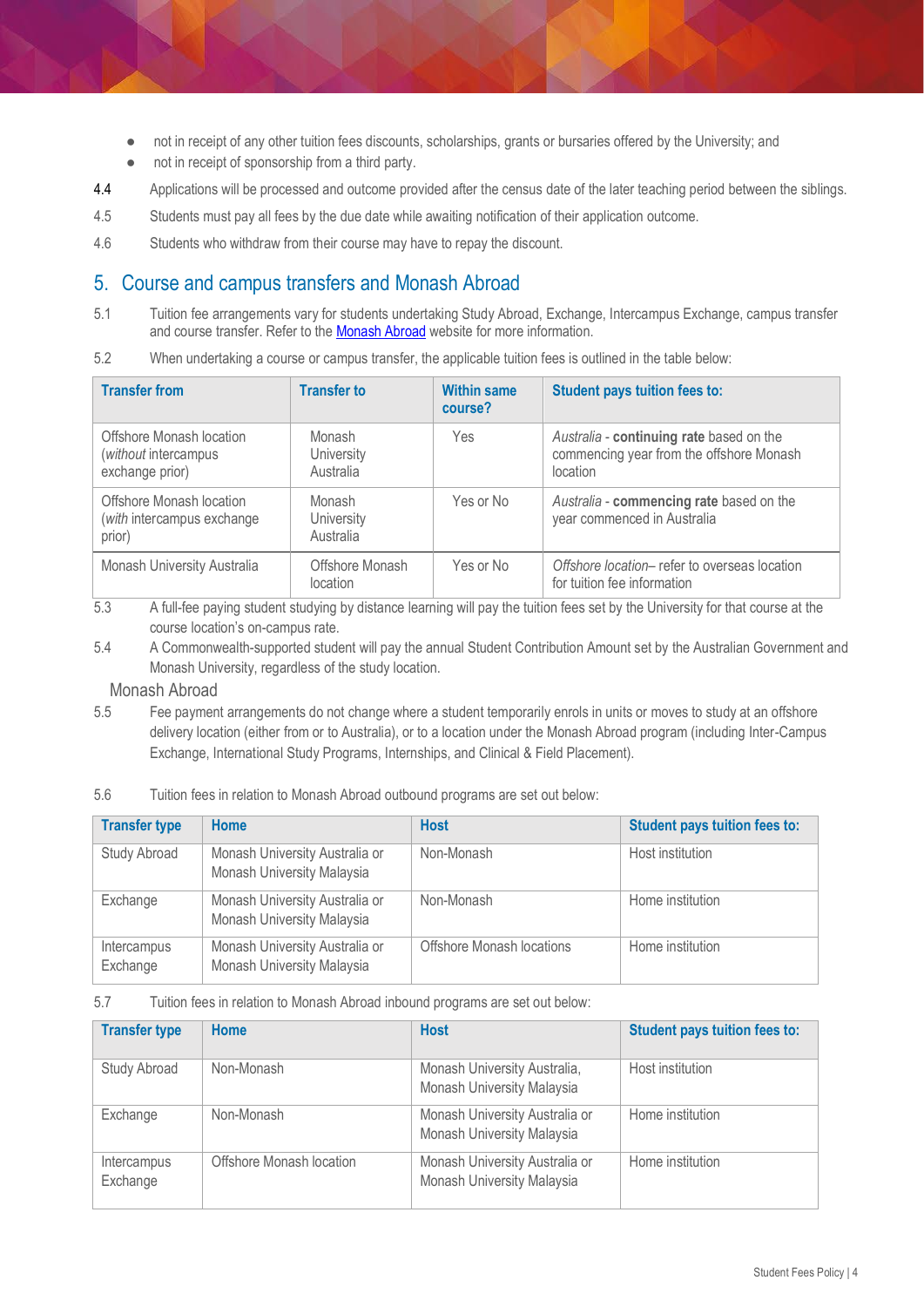## 6. Overseas Student Health Cover

## Australia only

- 6.1 It is an Australian Government visa requirement that international students studying on a student visa have Overseas Student Health Cover (OSHC) for the duration of their student visa, including instances where students must extend their student visa
- 6.2 All international students on a student visa must purchase OSHC for the length of their visa at the time of accepting their offer.

## 7. Other student fees

## Miscellaneous fees

7.1 The University and Monash College charge miscellaneous fees for administrative functions and activities relating to enrolment (including enrolment documents), examinations, graduation and graduation documents. Students at Monash University can access the full schedule of miscellaneous fees via the **miscellaneous fees website**. Students at Monash College can access the full schedule of miscellaneous fees via t[he dates and fees website.](https://www.monashcollege.edu.au/how-to-apply/dates-and-fees)

## Other study costs

- 7.2 In addition to tuition fees, students may be required to pay for activities and materials relevant to undertaking their course. The University [Handbook a](https://handbook.monash.edu/)nd th[e Other study costs](https://www.monash.edu/fees/other-costs/study) [w](https://www.monash.edu/fees/other-costs/study)ebsite provide information on other study costs applicable in the course, unit or area of study for Monash University Australia students. Monash College students can access information on other study costs via the [dates](https://www.monashcollege.edu.au/how-to-apply/dates-and-fees) [and fees website.](https://www.monashcollege.edu.au/how-to-apply/dates-and-fees)
- 7.3 Payments made for other study costs are normally non-refundable but some faculties may consider refunds in exceptional circumstances. Students should contact their faculty or Monash College for further advice.

## Monash University Australia - Student Services and Amenities Fee (SSAF)

- 7.4 A Student Services and Amenities Fee (SSAF) is charged to students at all Australian delivery locations, excluding students enrolled at Monash College, for non-academic services and student amenities, in accordance with the *Higher Education Support Act 2003* (Cth). The distribution of the SSAF is based on allocation principles approved by Monash University Council.
- 7.5 The SSAF must be paid on the date prescribed in the Fees Statement.
- 7.6 Eligible students who are Australian citizens or a permanent humanitarian visa holder resident in Australia, and some New Zealander citizens can access a SA-HELP loan to assist with payment of their SSAF.

## Monash University Malaysia – Additional fees

7.7 Monash University Malaysia charges a general amenities fee for non-academic services and student amenities for each teaching period of enrolment. A once-only application and registration fee is also charged to students. The University publishes the fee amount on th[e Fees website.](https://www.monash.edu.my/study/undergraduate/fees)

Monash University Indonesia – Additional fees

7.8 A general amenities fee for non-academic services and student amenities may be charged. Any such additional fees will be outlined on the Monash University Indonesia website and in the Student Course Agreement.

## 8. Roles and Responsibilities

- 8.1 The table below outlines the role/area of responsibility for making determinations in relation to student fees in Australia.
	- 8.1.1 For roles/areas of responsibility at Monash University Malaysia, refer to the Student Fees & Refunds Schedule, Monash University Malaysia.
	- 8.1.2 For roles/areas of responsibility at Monash Indonesia, refer to the Student Fees & Refunds Schedule, Monash University Indonesia.

| <b>Area of decision making</b>                                                                                                                | <b>Responsibility</b>                                              |
|-----------------------------------------------------------------------------------------------------------------------------------------------|--------------------------------------------------------------------|
| Dispensation of miscellaneous fees                                                                                                            | Senior Director, SEBS                                              |
| Applications made by international students and domestic full fee-paying Monash<br>University and Monash College students for refunds of fees | Associate Director, Student Finance                                |
| Applications made by Monash University domestic or international students for<br>refund of fees in special circumstances                      | Senior Manager, Student Conduct and<br>Special Circumstances, SEBS |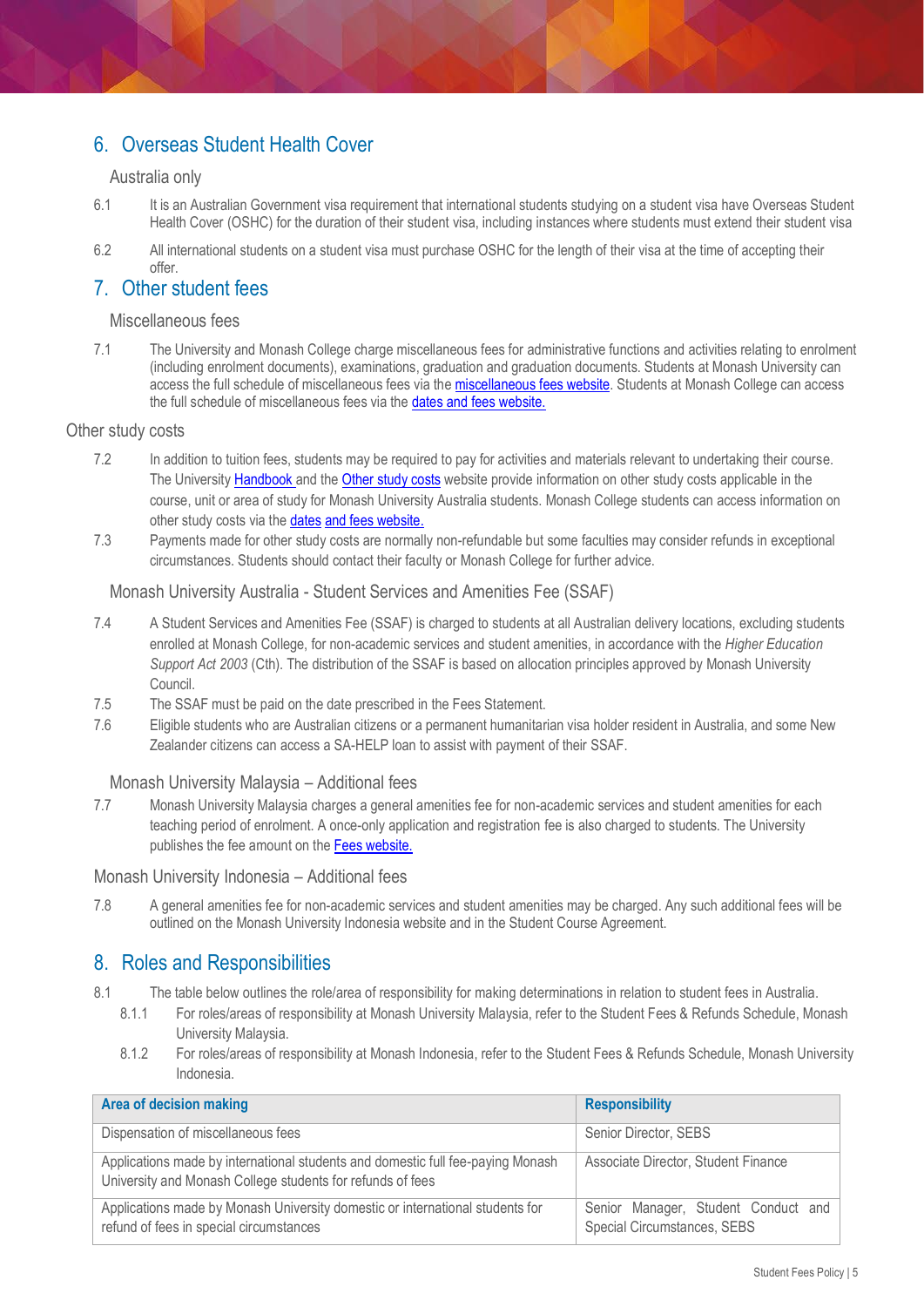| Area of decision making                                                                                                                               | <b>Responsibility</b>                                              |
|-------------------------------------------------------------------------------------------------------------------------------------------------------|--------------------------------------------------------------------|
| Applications made by Monash University domestic students accessing the<br>HELP Government loan program for remission of debt in special circumstances | Senior Manager, Student Conduct and<br>Special Circumstances, SEBS |
| Applications for a review of a decision not to grant a refund or remission of debt in<br>special circumstances for Monash University students         | Associate Director, Academic Services,<br><b>SEBS</b>              |
| Applications for a review of a decision not to grant a refund or remission of debt in<br>special circumstances for Monash College students            | Director, Governance, Monash College                               |
| Fee payment plan                                                                                                                                      | Manager, Student Finance Operations                                |

# **DEFINITIONS**

| Census date                                                    | The date when the University and Monash College finalise student enrolments for a teaching period.                                                                                                                                                                                                                                                                                                                                                                                                                                                                                                                                                                                   |
|----------------------------------------------------------------|--------------------------------------------------------------------------------------------------------------------------------------------------------------------------------------------------------------------------------------------------------------------------------------------------------------------------------------------------------------------------------------------------------------------------------------------------------------------------------------------------------------------------------------------------------------------------------------------------------------------------------------------------------------------------------------|
| Domestic student                                               | A student enrolled at:<br>An Australian location who is an Australian or New Zealand citizen, or who holds an<br>$\bullet$<br>Australian permanent resident visa or Australian permanent humanitarian visa; or<br>Monash University Malaysia who is a Malaysian citizen or holder of Malaysian permanent<br>$\bullet$<br>residency status; or<br>Monash University Indonesia who is an Indonesian citizen or permanent resident (holder of<br>$\bullet$<br>KITAP / Kartu Izin Tinggal Tetap / permanent stay permit)<br>Another Monash location outside Australia, who is considered a domestic student according<br>$\bullet$<br>to criteria set by the government of that country. |
| <b>Equivalent Full-Time</b><br>Student Load (EFTSL)            | A measure of the annual study load of a student undertaking a course of study on a full time basis.                                                                                                                                                                                                                                                                                                                                                                                                                                                                                                                                                                                  |
| Encumbrance                                                    | A block placed on a student's access to university services and resources as a result of unpaid fees,<br>fines, loan payments, missing information (e.g. tax file number), unreturned resources (e.g. library<br>items), disciplinary proceedings or incomplete administrative requirements.                                                                                                                                                                                                                                                                                                                                                                                         |
| Family                                                         | For the purposes of the family fee discount, 'family' includes students with one parent or carer in<br>common, or any other person with whom the University is satisfied that the student has a genuine<br>family relationship.                                                                                                                                                                                                                                                                                                                                                                                                                                                      |
| <b>FEE-HELP</b>                                                | An Australian Government loan scheme to help eligible fee-paying students to pay their tuition fees.                                                                                                                                                                                                                                                                                                                                                                                                                                                                                                                                                                                 |
| <b>Fees Statement</b>                                          | A statement sent to enrolled students showing the fees amounts and payment due dates for relevant<br>fee periods.                                                                                                                                                                                                                                                                                                                                                                                                                                                                                                                                                                    |
| <b>HECS-HELP</b>                                               | An Australian Government loan scheme to help eligible Commonwealth supported students to pay<br>their student contribution amounts through a loan.                                                                                                                                                                                                                                                                                                                                                                                                                                                                                                                                   |
| Home institution                                               | The institution at which the student is enrolled for the majority of their course.                                                                                                                                                                                                                                                                                                                                                                                                                                                                                                                                                                                                   |
| <b>Host institution</b>                                        | The partner institution at which a student is undertaking some part of an exchange, study abroad or<br>cross-institutional program.                                                                                                                                                                                                                                                                                                                                                                                                                                                                                                                                                  |
| Intermit/intermission                                          | A break in studies that when granted reserves a place in the course for a student when the<br>intermission has ended providing that the student re-enrols during the designated periods.                                                                                                                                                                                                                                                                                                                                                                                                                                                                                             |
| International student                                          | A student who is not a domestic student.                                                                                                                                                                                                                                                                                                                                                                                                                                                                                                                                                                                                                                             |
| <b>International Student</b><br><b>Course Agreement (ISCA)</b> | An agreement between an international student and Monash University or Monash College that<br>outlines the course offer details, conditions and prerequisites (if the offer is conditional), fees and<br>Overseas Student Health Cover (OSHC), enrolment and orientation details, offer terms and<br>conditions, and instructions on how to accept the offer.                                                                                                                                                                                                                                                                                                                        |
| Invalidation                                                   | The cancellation of a student's enrolment due to the non-payment of fees.                                                                                                                                                                                                                                                                                                                                                                                                                                                                                                                                                                                                            |
| <b>Managing faculty</b>                                        | The faculty that is assigned responsibility to coordinate administrative matters for each single or<br>double degree course (including but not restricted to admission, enrolment, academic progress and                                                                                                                                                                                                                                                                                                                                                                                                                                                                             |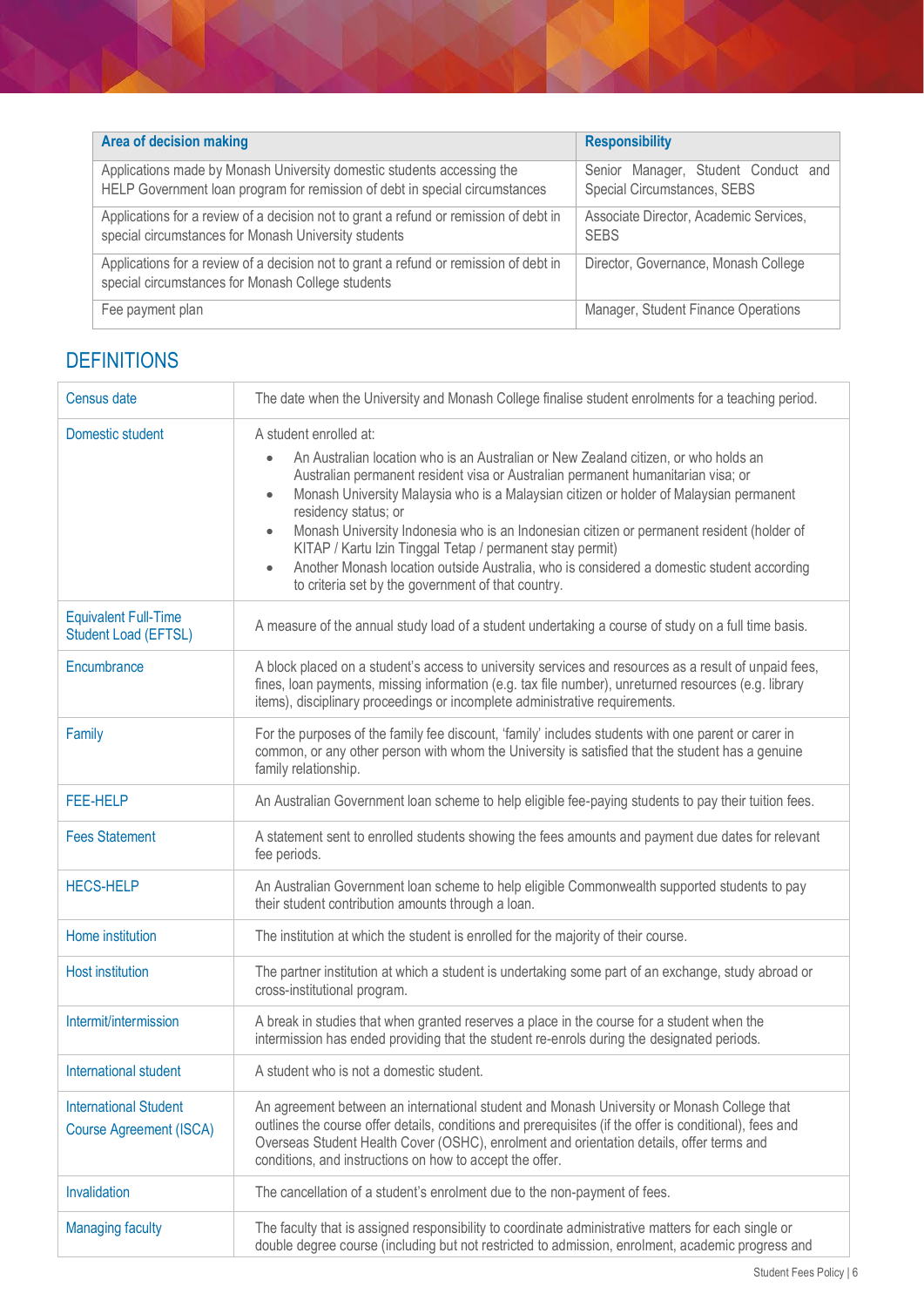| academic referral). The managing faculty in relation to a student undertaking a double degree, means<br>the faculty specified in a University handbook as being responsible for the administration of that                                                                                                                                                                                                                                                                                                                                                                                                                                                                                                                                                                                                                                                                                                                                                                                                                                                                                                                                                                                                                                                                                                                                                                                                       |
|------------------------------------------------------------------------------------------------------------------------------------------------------------------------------------------------------------------------------------------------------------------------------------------------------------------------------------------------------------------------------------------------------------------------------------------------------------------------------------------------------------------------------------------------------------------------------------------------------------------------------------------------------------------------------------------------------------------------------------------------------------------------------------------------------------------------------------------------------------------------------------------------------------------------------------------------------------------------------------------------------------------------------------------------------------------------------------------------------------------------------------------------------------------------------------------------------------------------------------------------------------------------------------------------------------------------------------------------------------------------------------------------------------------|
| double degree for the year for which the handbook is published.                                                                                                                                                                                                                                                                                                                                                                                                                                                                                                                                                                                                                                                                                                                                                                                                                                                                                                                                                                                                                                                                                                                                                                                                                                                                                                                                                  |
| Fees for non-tuition related services.                                                                                                                                                                                                                                                                                                                                                                                                                                                                                                                                                                                                                                                                                                                                                                                                                                                                                                                                                                                                                                                                                                                                                                                                                                                                                                                                                                           |
| Students studying fully online courses through the external partnership with Online Education<br>Services.                                                                                                                                                                                                                                                                                                                                                                                                                                                                                                                                                                                                                                                                                                                                                                                                                                                                                                                                                                                                                                                                                                                                                                                                                                                                                                       |
| For the purposes of the family fee discount, family members must have one or more parents in<br>common, with the relationship evidenced.                                                                                                                                                                                                                                                                                                                                                                                                                                                                                                                                                                                                                                                                                                                                                                                                                                                                                                                                                                                                                                                                                                                                                                                                                                                                         |
| Where a student applies to the University to have all or part of their debt under a loan scheme<br>provided by the Commonwealth Government (e.g. HECS-HELP, FEE-HELP) remitted (that is, a<br>cancellation of deferred fees) under the Student Fees Refunds Procedure.                                                                                                                                                                                                                                                                                                                                                                                                                                                                                                                                                                                                                                                                                                                                                                                                                                                                                                                                                                                                                                                                                                                                           |
| A student may apply to the University to have all or part of the tuition fees that they have paid<br>refunded under the Student Fees Refunds Procedure.                                                                                                                                                                                                                                                                                                                                                                                                                                                                                                                                                                                                                                                                                                                                                                                                                                                                                                                                                                                                                                                                                                                                                                                                                                                          |
| An Australian Government loan scheme that assists eligible students to pay for all or part of their<br>Student Services and Amenities Fee (SSAF).                                                                                                                                                                                                                                                                                                                                                                                                                                                                                                                                                                                                                                                                                                                                                                                                                                                                                                                                                                                                                                                                                                                                                                                                                                                                |
| An agreement between a student and Monash University Indonesia that outlines the course offer<br>details, conditions and prerequisites (if the offer is conditional), fees, enrolment and orientation<br>details, offer terms and conditions, and instructions on how to accept the offer.                                                                                                                                                                                                                                                                                                                                                                                                                                                                                                                                                                                                                                                                                                                                                                                                                                                                                                                                                                                                                                                                                                                       |
| A fee legislated by the Australian Government where higher education providers can charge a<br>student services and amenities fee to fund or subsidise non-academic services, such as sporting and<br>recreational activities, employment and career advice, child care, financial advice and food services.<br>Any person who is enrolled or seeking to enrol with a higher education provider can be charged a<br>student services and amenities fee.                                                                                                                                                                                                                                                                                                                                                                                                                                                                                                                                                                                                                                                                                                                                                                                                                                                                                                                                                          |
| A person who:<br>is admitted to a course of study;<br>a)<br>is enrolled at the University in a non-award study or one or more units of study on an assessed or<br>b)<br>non-assessed basis and without admission to a course of study;<br>is pursuing a course of study or unit of study at the University through an exchange or study<br>C)<br>program or other arrangement between the University and another educational institution;<br>is engaged in a student mobility program involving the University, whether or not the program is<br>d)<br>credited towards a course of study or unit of study;<br>has completed a course of study but on or to whom the relevant degree or award has not been<br>e)<br>conferred or awarded;<br>has deferred, or has intermitted, or has been suspended from, a course of study;<br>f)<br>is enrolled in a course of study or one or more units of study offered by the University through<br>g)<br>another educational institution; or<br>has consented in writing to be bound as a student by the University statutes and University<br>h)<br>regulations.<br>The following terms are used to identify groups of students that are subject to different requirements<br>(as defined below):<br>domestic student;<br>international student; and international student subject to Education and Services for<br>$\bullet$<br>Overseas Students (ESOS) requirements. |
| An approved program of study at a host overseas higher education institution that counts as credit<br>towards a course enrolled in with the home higher education provider. These students are not<br>covered by an agreement between institutions and will typically pay fees set by the overseas<br>institution while studying overseas.                                                                                                                                                                                                                                                                                                                                                                                                                                                                                                                                                                                                                                                                                                                                                                                                                                                                                                                                                                                                                                                                       |
| Study With-Out Teaching (SWOT) Vacation in the week before the main examination periods in which<br>students revise unit content in preparation for their examinations and no classes, class tests,<br>assessment deadline or other compulsory student activities are scheduled except in specific<br>circumstances.                                                                                                                                                                                                                                                                                                                                                                                                                                                                                                                                                                                                                                                                                                                                                                                                                                                                                                                                                                                                                                                                                             |
|                                                                                                                                                                                                                                                                                                                                                                                                                                                                                                                                                                                                                                                                                                                                                                                                                                                                                                                                                                                                                                                                                                                                                                                                                                                                                                                                                                                                                  |